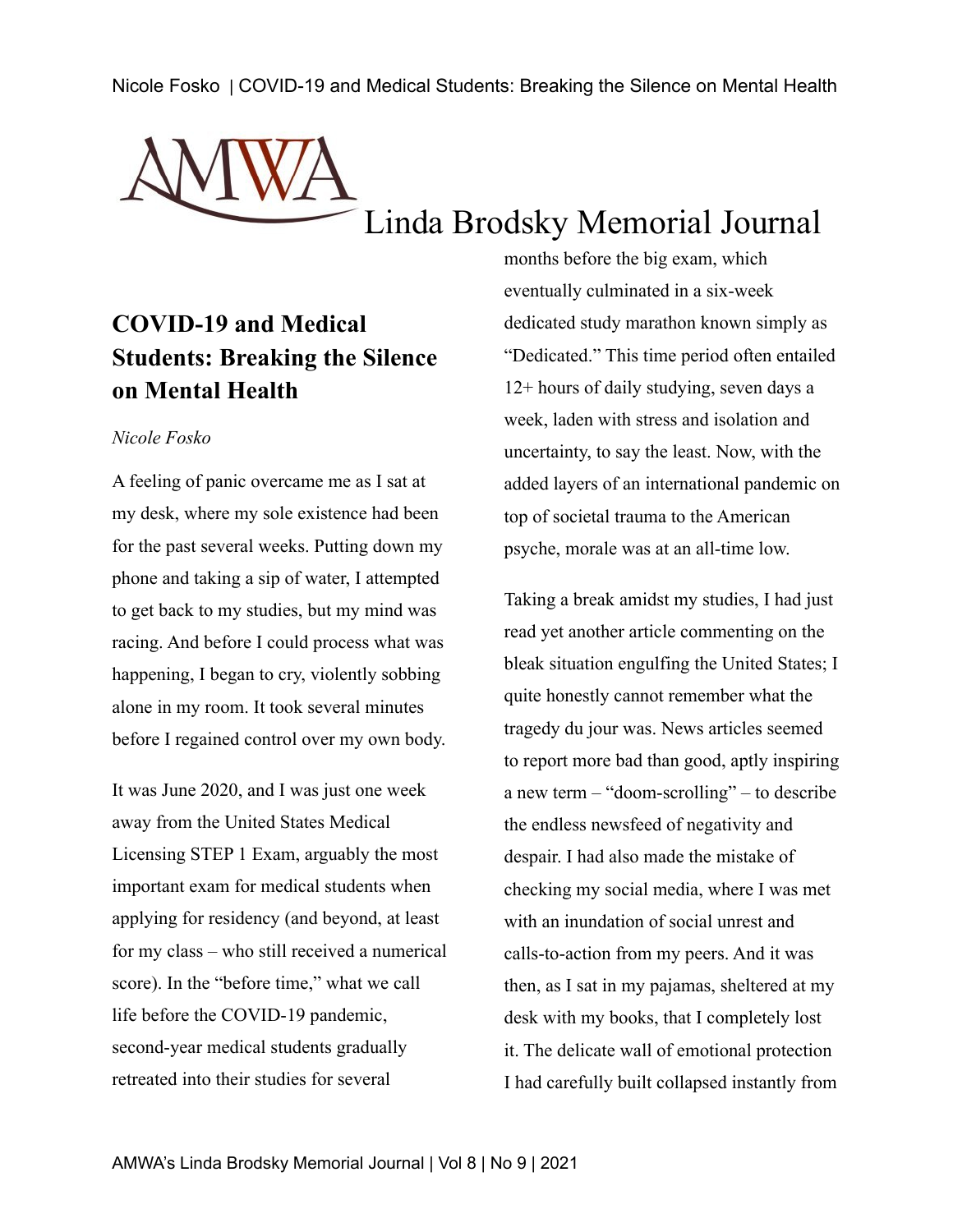months of weathering. To this day, I still struggle to identify what had struck me the most: the stress from the exam and uncertainty over my future, the health of my loved ones, or the general state of the world.

The COVID-19 pandemic has rapidly transformed not only the field of healthcare, but more importantly, the world at large. The public eye has focused mainly on the ongoing impacts regarding physical and mental health of the entire population, with some attention being given to healthcare workers, and even less attention to healthcare students and trainees. Although not yet having seen the frontlines, pre-clinical medical students have been caught at an especially precarious time. From my own experiences, I often felt guilt for attempting to tune out the horrors of the world in order to get through the day. I felt inadequate for sitting on the sidelines while my peers within the realm of healthcare were risking their lives. I felt selfish for temporarily retreating from the social discussion over injustice in this nation.

As of mid-July 2020, over half of American adults have reported a negative impact on their mental health due to COVID-19. This takes the form of sleep disruption, appetite changes, substance use, and strained

relationships, among many other things. [1] Mental health in relation to the pandemic has also been explored in healthcare workers, a particularly resilient population who is now experiencing increased rates of anxiety, depression, and other psychological effects, beyond their physical health risks. [2] The literature dwindles even further when exploring COVID-19 mental health effects on healthcare trainees, specifically. One such study surveyed medical students in May 2020, which "demonstrated a higher prevalence of moderated and severe anxiety and depression symptoms among medical students during [the] COVID-19 pandemic." [3] This is alarming when understood in the context of the already rocky psychological health experienced by medical students in the "before time."

Perhaps we are fortunate that mental health destigmatization and open discussion has been gaining prevalence within the last decade, well before SARS-CoV-2 became a household name. But there is still much progress to be made, particularly for healthcare workers who exist in a culture that "reinforces the belief that physical and emotional exhaustion is part of the job." Vulnerability and needing help are often viewed as signs of weakness that must be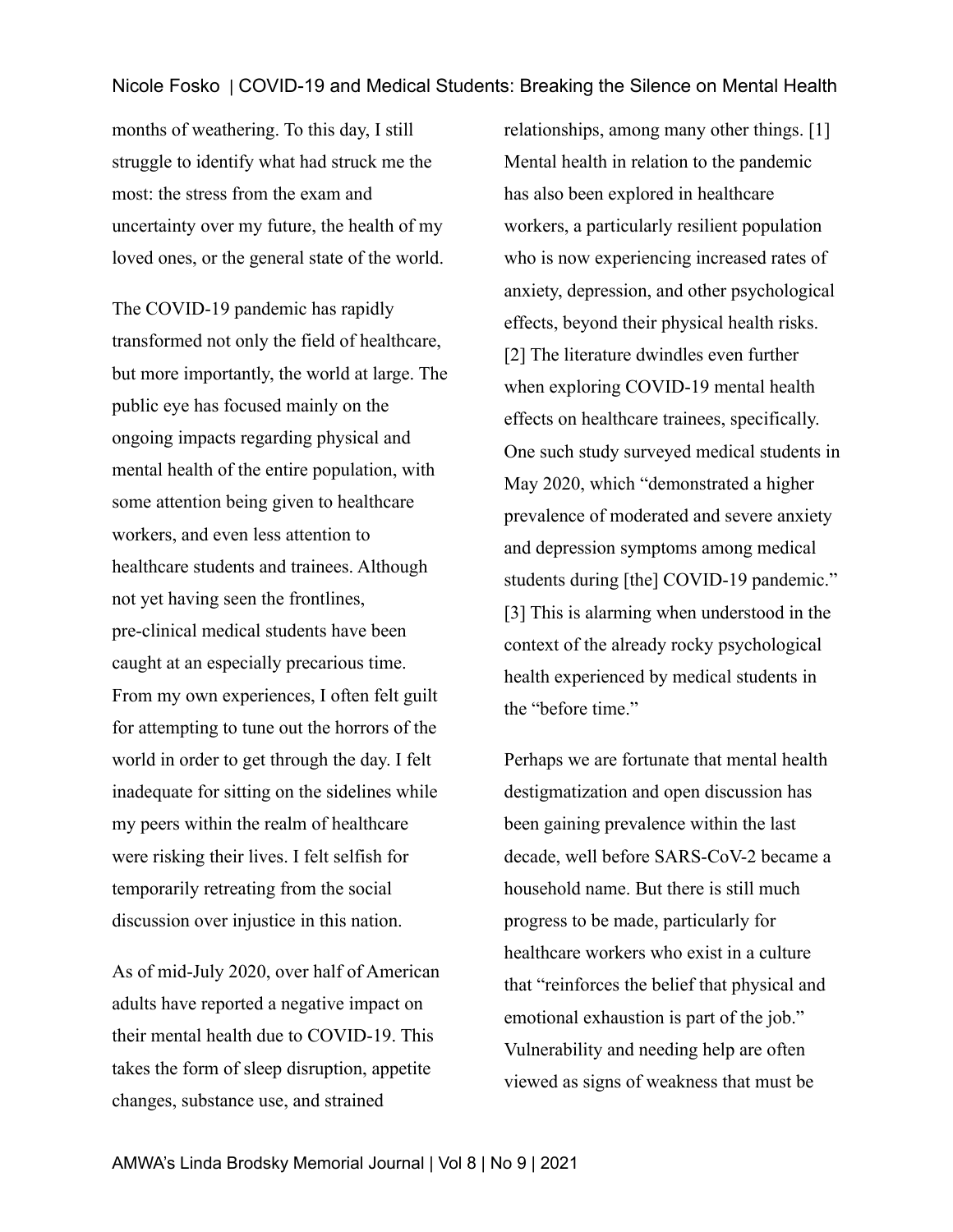internalized. [4] And, once again, what about the medical students? A cohort who often feel they have no grounds to articulate their struggles when there are "real clinicians" who appear to cope with their stressors, at least on the outside. When taking into account the status quo of emotional silence within medicine, trainees are taught to mask their struggles just the same as they are taught cardiology or histology.

The system of medical education must continue to make strides towards trainee and clinician wellness, adopting a proactive approach rather than reacting when the going gets tough. My own medical school sends monthly wellness emails that normalize the emotional and mental struggles students experience while encouraging the utilization of resources, including free therapy. But students themselves must continue to be proactive, checking in on peers but also checking in on ourselves, lest our delicate emotional walls come crashing down in one fell swoop.

Everyone – not just healthcare workers and trainees – is experiencing a period of history in the making; we will one day be the protagonists of novels about this transformative time. But in the meantime,

we must be kinder to ourselves and ask for help when it is needed. We must catalyze the continual progress being made regarding mental health to pave the way towards a stigma-free future.

[1] Panchal, N. (2020) The Implications of COVID-19 for Mental Health and Substance Use. Retrieved October 17, 2020, from https://www.kff.org/coronavirus-covid-19/is sue-brief/the-implications-of-covid-19-for-m ental-health-and-substance-use/

[2] Shaukat, N., Ali, D.M. & Razzak, J. (2020) Physical and mental health impacts of COVID-19 on healthcare workers: a scoping review. Int J Emerg Med 13, 40. https://doi.org/10.1186/s12245-020-00299-5

[3] Filho, C. I. (2020). Impact of COVID-19 Pandemic on Mental Health of Medical Students: A Cross-Sectional Study Using GAD-7 and PHQ-9 Questionnaires. MedRxiv. doi:10.1101/2020.06.24.20138925

[4] Shapiro, J. (2020). Supporting Clinicians during Covid-19 and Beyond — Learning from Past Failures and Envisioning New Strategies. New England Journal of Medicine. doi:10.1056/NEJMp2024834

## **Biography**